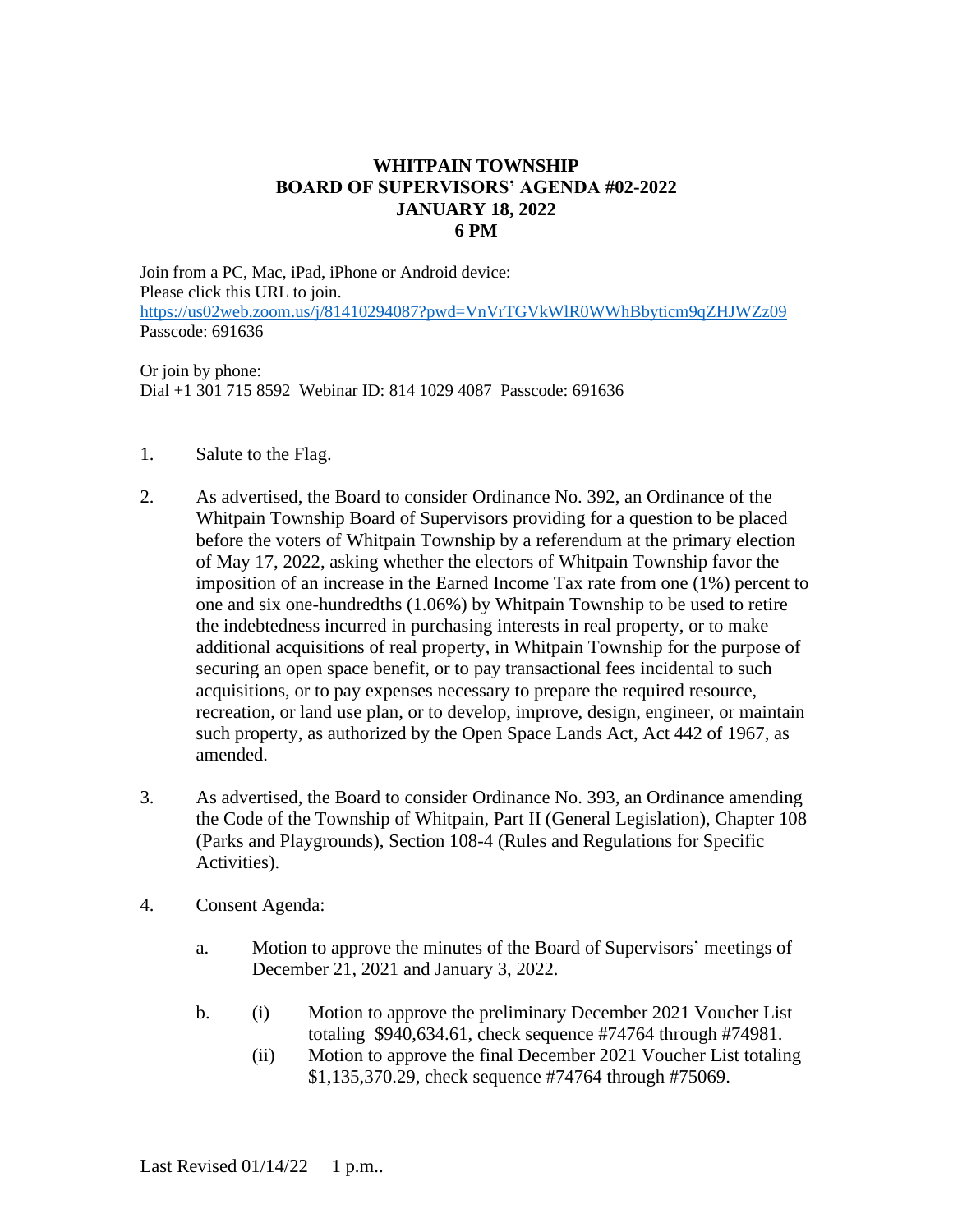- c. Motion to pass Resolution No. 1483 appointing delegates to the Tax Collection Committee.
- d. Motion to pass Resolution No. 1484 appointing a deputy tax collector.
- e. Motion to approve the 2021 Planning Commission Annual Report per requirements of the PA Municipalities Planning Code Article II Section  $207(a)$ .
- f. Motion to certify that the following have met the Qualifying Volunteer criteria to receive the Volunteer Local Property Tax Credit for 2021, subject to the confirmation by the Centre Square Fire Company Chief: Jessica Brunner, Sharon Brunner, Michael DiDomenico, Sr., Antoinette Dowds, Bernie Dwyer, Theodore Fonash, Thomas Kozeniewski, Kareem Lee, Paul Lusch, John Posen and Scott Tiffany.
- g. Motion to certify that the following have met the Qualifying Volunteer criteria to receive the Volunteer Earned Income Tax Credit for 2021, subject to the confirmation by the Centre Square Fire Company Chief: Joseph Bradley, Jessica Brunner, Sharon Brunner, Zayne Brunner, Michael DiDomenico, sr., Antoinette Dowds, Bernie Dwyer, Theodore Fonash, Matthew Kozeniewski, Thomas Kozeniewski, Kareem Lee, Paul Lusch, Nelson Lee Miller, John Posen and Scott Tiffany.
- h. Motion to authorize the Chair and Secretary to sign on behalf of Whitpain Township a Declaration of Restrictions between Joshua A. and Kathryn M. LeFever, owners of 1625 Yost Road (Parcel No. 66-00-08554-01-1) and Whitpain Township. This agreement addresses stipulations applicable during the construction of a new dwelling at 1625 Yost Road and is subject to the final review by the Township Solicitor.
- i. Motion to advertise for bids for the Upgrades and Additions to the Public Works Garages.
- j. Motion to extend the 2021 road resurfacing contracts for 2022 and to include the Montgomery County Consortium of Communities and any member municipality or municipal authority of the Montgomery County Public Works Association. This motion will allow the same communities to piggyback our bids in 2022. This is the first of two extensions, per the terms of the contract.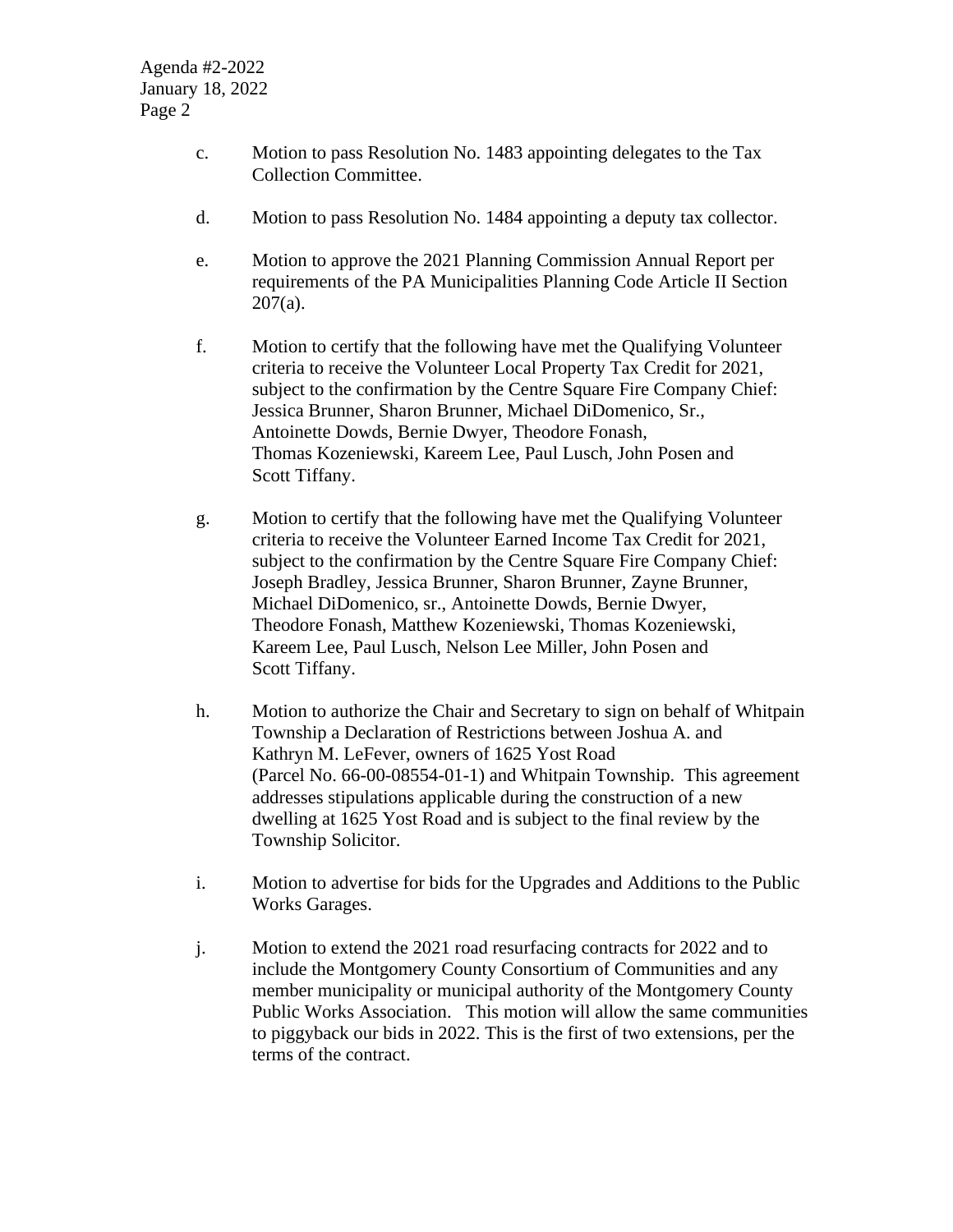- k. Motion to participate in the Montgomery County Consortium contracts for purchasing materials and piggyback awarded contracts for goods and services bid by other communities in 2022.
- l. Motion to advertise for bids for the 2022 Curb Line Milling Contract.
- m. Motion to advertise for bids for the 2022 Collection & Disposal of Municipal Residential Leaves & Lawn Waste Contract.
- n. Motion to extend the agreements with Armour and Sons for the inspection of traffic signals through the Township in accordance with PennDOT requirements, and for traffic signal maintenance for one year through March 2023 in accordance with the rate schedule submitted December 9, 2021.
- o. Motion to sponsor, establish, participate in, or administer a cooperative purchasing agreement for the procurement of any goods, materials and equipment or services with another public procurement unit as defined in the Commonwealth Procurement Code. This includes, but is not limited to the following cooperative purchasing programs:
	- the PA General Services Contract Program (Costars) for 2022. This includes the purchase of highway materials, road salt, vehicles, equipment and supplies, and services as needed.
	- Sourcewell, formerly (NJPA) National Joint Powers Alliance for the calendar year of 2022.
	- TIPS-USA, the Inter-local Purchasing System Contract for the calendar year of 2022.
	- H-GAC (Houston-Galveston Area Council) for cooperative purchases for 2022.
	- Keystone Purchasing Network for the purchase of goods and services.
	- GSA cooperative purchasing program for the purchase of goods and services.
- p. Motion to authorize the use of PennBid for advertising and bidding of projects.
- q. Motion to authorize Whitpain Township to dispose of Township personal property by public auction for the calendar year 2022 utilizing Municibid,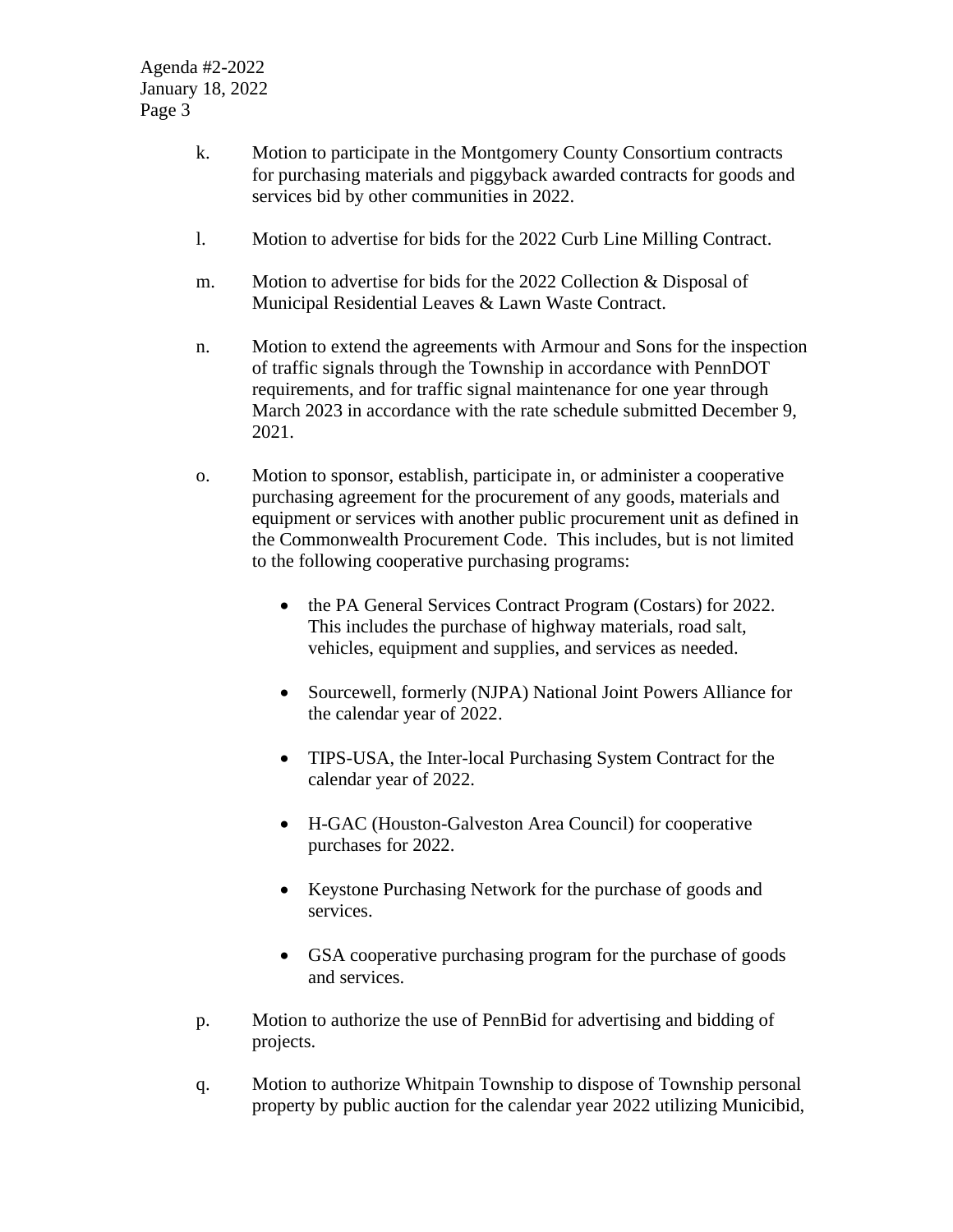JJ Kane Auctioneers or PennBid for the sale of surplus equipment, supplies and decommissioned vehicle disposition.

- r. Motion to extend the 2021 ADA Ramp Modification Project contract with Associated Paving Contractors, Inc. of Warminster, PA to 2022. This is the first of two extensions, per the terms of the contract.
- s. Confirming motion to release
	- \$41,312.85 (Release #12) from the escrow fund for Blue Bell Springs – Phase I (Latham Realty Associates, LP)
	- \$41,558.18 (Release #A1-2) from the escrow fund for Blue Bell Springs – Phase II (Latham Realty Associates, LP)
	- \$10,468.35 (Release #8) from the escrow fund for Blue Bell Springs – Phase III (Latham Realty Associates, LP)
	- \$3,400.00 (Release #5) from the escrow fund for the 637 Cathcart Road subdivision located at 637 Cathcart Road
- 5. Motion to appoint \_\_\_\_\_\_\_\_\_\_\_\_\_\_\_ to fulfill a vacancy on the Zoning Hearing Board with a term expiring December 31, 2025.
- 6. Motion to appoint as Alternate No. 1 on the Human Relations Commission with a term expiring December 31, 2024.
- 7. Motion to name Joyce Keller as the Supervisor Liaison to the Shade Tree Commission for the purpose of establishing a clear line of communication between the Board of Supervisors and the Shade Tree Commission.
- 8. Motion to consider Resolution No. 1482 to approve plan titled "Preliminary/Final Approval - Plan of Subdivision/Land Development Plans for 327 Maple Avenue" located at 327 Maple Avenue, Sheets 1 of 12 through 12 of 12, prepared by Hibbeln Engineering Company, LLC, plans dated October 25, 2021 in accordance with Section 509 (b) of the Pennsylvania Municipalities Planning Code conditioned upon execution of a Development Agreement, posting of financial security, planning module approval, compliance with the recommendations contained in the motion from the Township Planning Commission and the resolution of items in the review letter from the Township Engineer dated November 23, 2021.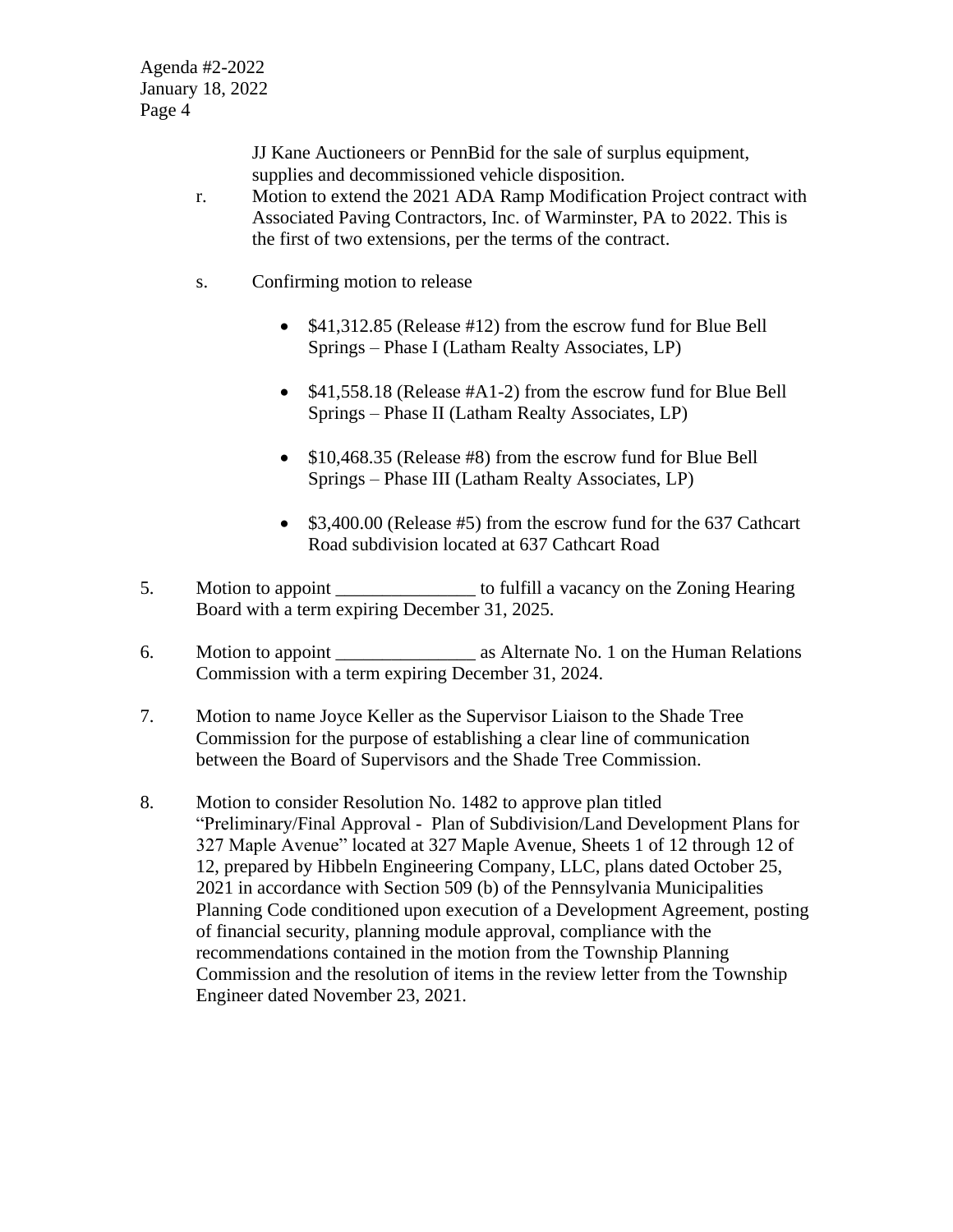Agenda #2-2022 January 18, 2022 Page 5

9. Does the Board of Supervisors wish to take any action on the following Zoning Hearing Board cases scheduled for January 20, 2022?

**NO. 2305-21 – VINCENT AND TRACY MARROCCO** request variances from Article V, Section 160-17 related to Side Yards for Single family Dwellings and from Article XXVIII, Section 160-203 related to Residential Projections into Side Yards with respect to their property located at 1029 Blue Rock Lane, Blue Bell, PA in the Township's R-1 Residential District. Applicant's requested relief, if granted, will allow Applicants to construct an 8 foot, 9 inch by 25 feet, three quarters of an inch, one story addition with deck onto the north side of their existing non-conforming residence which will: (1) project into the side yard when the Ordinance prohibits same; and (2) will reduce the minimum side yard width to 33 feet one and three-quarters inches when the Ordinance requires a minimum of 45 feet; and will reduce the aggregate side yard width to 81 feet, one and threequarters inches when the Ordinance requires a minimum aggregate width of 100 feet.

**NO. 2306-21 – NIEL TAGLIAMONTE** requests variances from Article VII, Section 160-34 related to Side Yards for One Family Detached Dwellings and from Article XXVIII, Section 160-203 related to Residential Projections into Side Yards with respect to his property located at 1518 Sullivan Dr., Blue Bell, PA in the Township's R-2 Residential District. Applicant's requested relief, if granted, will allow Applicant to construct an 12 foot by 18 foot roofed patio in the side of his existing residence which will: (1) project into the side yard when the Ordinance prohibits same; and (2) reduce the minimum side yard width to 13 feet when the Ordinance requires a minimum of 25 feet; and (3) reduce the aggregate side yard width to 48 feet when the Ordinance requires a minimum aggregate width of 60 feet and; (4) allow installation of an emergency standby generator to be located within the minimum side yard 10 feet off the side lot line when the Ordinance does not permit same.

**NO. 2307-21 – NORMANDY DEVELOPMENT, LP** requests variances from Article XIII, Section 160-77.D.(4).(p) & (t) and Section 160-77.C.(6) related to Special Regulations for Rural Cluster Subdivisions with Historic Preservation, Article XXVII, Section 160-192.B(2)(h) related to Required Off-Street Parking, Article XXIX, Section 160-222 related to Buildings and Article XXIX, Section 160-227 related to Destruction of Building by Fire/Condemnation with respect to its property located at 1401 Morris Rd., Blue Bell, PA in the Township's R-6 Agricultural/Rural Residential District. Applicant's requested relief, if granted, will allow Applicant to demolish an existing non-conforming fire damaged structure on the property and, in its place, construct an expanded non-conforming structure which will: (1) have 381 parking spaces when the Ordinance requires at least 387 parking spaces; and (2) encroach into the minimum perimeter setback for historic preservation when the Ordinance prohibits same; and (3) have 21